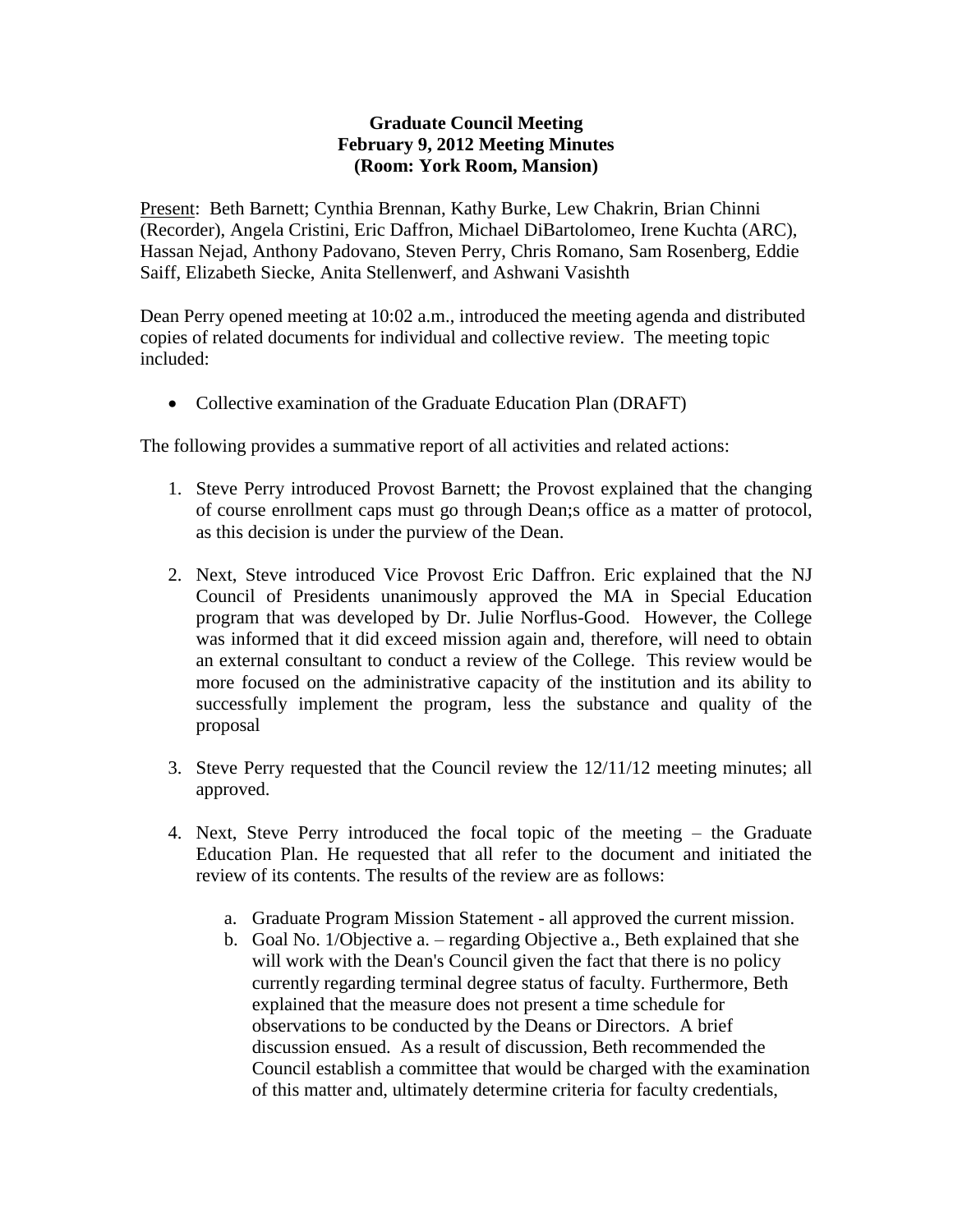observation and evaluation. Steve requested that Kathy, Angela and Lew meet and formulate recommendations for the next Graduate Council meeting.

- c. Goal No. 1/Objective b. Eric explained that Objective b. is intended to maximize the Faculty Resource Center to in support of Graduate Program faculty. Lysandra made an attempt and, unfortunately, only one attended. Angela expressed concern regarding time conflicts for adjuncts. Beth expressed concern regarding the need to ensure that the pedagogy of Graduate Programs best aligns to the unique needs of the adult learner. Angela explained that she is currently addressing this need within the MSET Program. Kathy expressed that perhaps we combine the two Objectives under Goal No. 1. Steve questioned how we should proceed. Discussion ensued. Beth offered a re-word of the objective. Steve noted
- d. Goal No. 2/Objective a. all approved as written.
- e. Goal No. 2/Objective b. Chris provided clarification regarding the quota "90% of continuing graduate students...," specifically that new Graduate Programs cannot be held to this standard. Kathy explained that there are challenges regarding the timing of reimbursement relevant to the Nursing Program.
- f. Goal No. 2/Objective c. Cynthia explained that degree audits on Banner have gone well; it has not an issue. In addition, Cynthia expressed potential concern with degree conversion in Nursing program. Cynthia questioned degree audit and MAEL program. Brian confirmed all has been successfully implemented.
- g. Goal 3/Objectives a.-d. Steve facilitated the review of each objective and modified as necessary. Objective a. - Measure 1 was modified from 5 years to 3 years; Measure 2 was determined to not measurable at this time; therefore, unchanged. Measure 3 - Beth explained that these plans will not reflect the current fiscal year, given the timing. Objective b. -Chris explained that we are currently at 50%, given that the new Adult Programs that do not have a plan at this time; all new Graduate Programs have a marketing plan. Beth explained that this will have to wait again given the timing. Chris explained that the Graduate and Adult Program budgets are limited; therefore, we must use and build in marketing money for these programs. Objective c. - Liz confirmed that there have been resources dedicated to her Library budget for new programs. Beth explained that we need to be sensitive to this need. Objective d. - Chris explained we need to consult with the Center. Beth and Chris suggested that the Center be redefined to support Graduate Program students. Some discussion ensued regarding the need to foster a "Graduate culture. On campus. It was recommended that a survey be developed to more precisely measure needs. Chris will draft with deadline for feedback; update and distribute to Graduate Students; and provide summative data report.